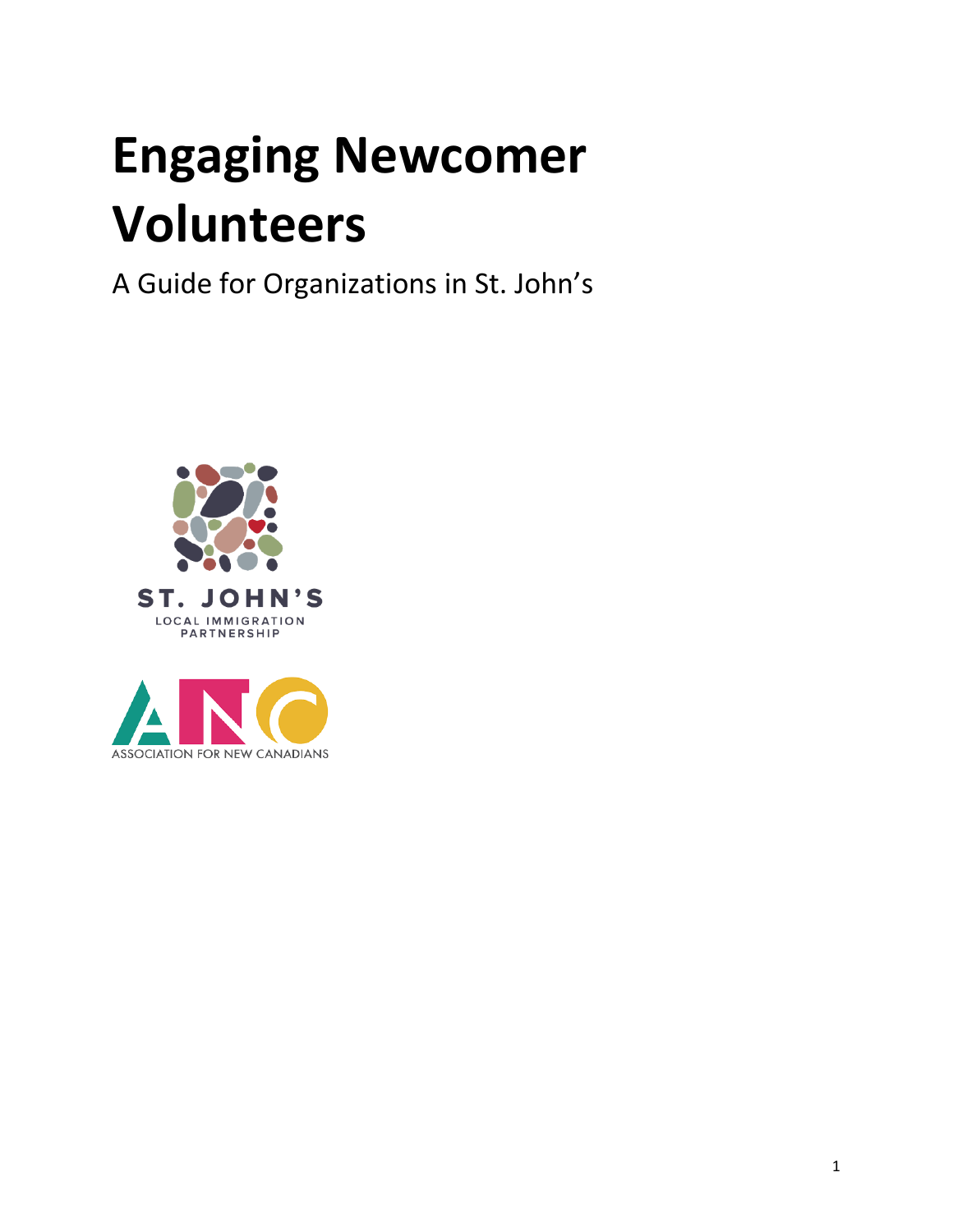### **Table of Contents:**

- o About the St. John's Local Immigration Partnership…...p.3
- o About the Association for New Canadians…..p.4
- o About the Toolkit…..p.5
- o Introduction…..p.6
- o Newcomers in St. John's…..p.7
- o Creating Welcoming Organizations…..p.8
- o Integrating Supportive Practices…..p.12
	- Recruitment and Intentional Outreach
	- Intake and Screening
	- Orientation and Training
	- Support
	- Retention
	- Fostering Leadership
- o Conclusion…..p.14
- o Available Supports in the St. John's Area…..p.15
- o Additional Resources…..p.17
- o References …..p.18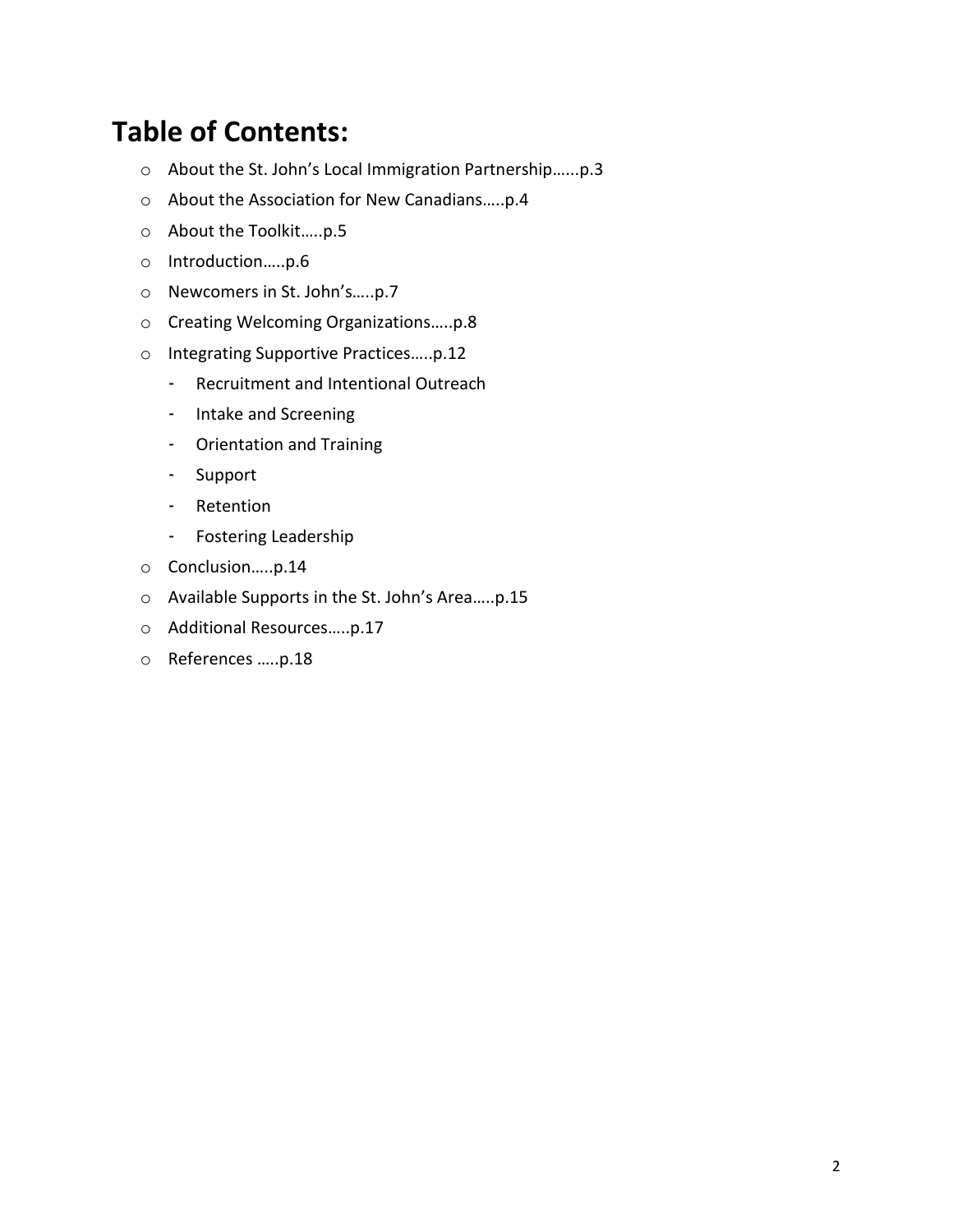### **About the St. John's Local Immigration Partnership**

The St. John's Local [Immigration](http://www.stjohns.ca/living-st-johns/your-city/local-immigration-partnership) Partnership (LIP) is a collaborative community initiative dedicated to helping newcomers fully engage in all aspects of social, economic, and cultural life in the City.

Hosted by the City of St. John's, the St. John's LIP is co-chaired with the [Association](http://ancnl.ca/) for New [Canadians](http://ancnl.ca/) and is funded by [Immigration,](http://www.cic.gc.ca/english/department/) Refugees and Citizenship Canada. The LIP model is national in scope, and currently there are over 65 LIPs across the country.

Building on the knowledge gained through other LIPs across the country, the St. John's LIP's role is to:

- Establish priorities and develop action plans to help address key immigrant issues.
- Encourage broader stakeholder collaboration.
- Help St. John's grow as a welcoming community for newcomers.

Successful LIPs expand the number of stakeholders involved in immigration planning and service development and better coordinate those services. They are also meant to improve "host" community attitudes and receptivity to newcomers in support of a two-way street model - this is why the St. John's LIP has a working group focused on **Welcoming Communities and Social Connections**. This working group seeks to promote positive attitudes toward immigration and the presence of newcomers in the community, create opportunities for newcomers to participate in social, cultural and civic life in the City, and strengthen social connections between newcomers and Canadian-born residents in St. John's.

This toolkit was developed with support from the WCSC working group, and aligns with the LIP objectives of helping enhance existing programming in the community to benefit newcomers. During the development of this toolkit we worked with staff responsible for volunteer programming within the CSJ and to help spark a discussion with other organizations working in this area.

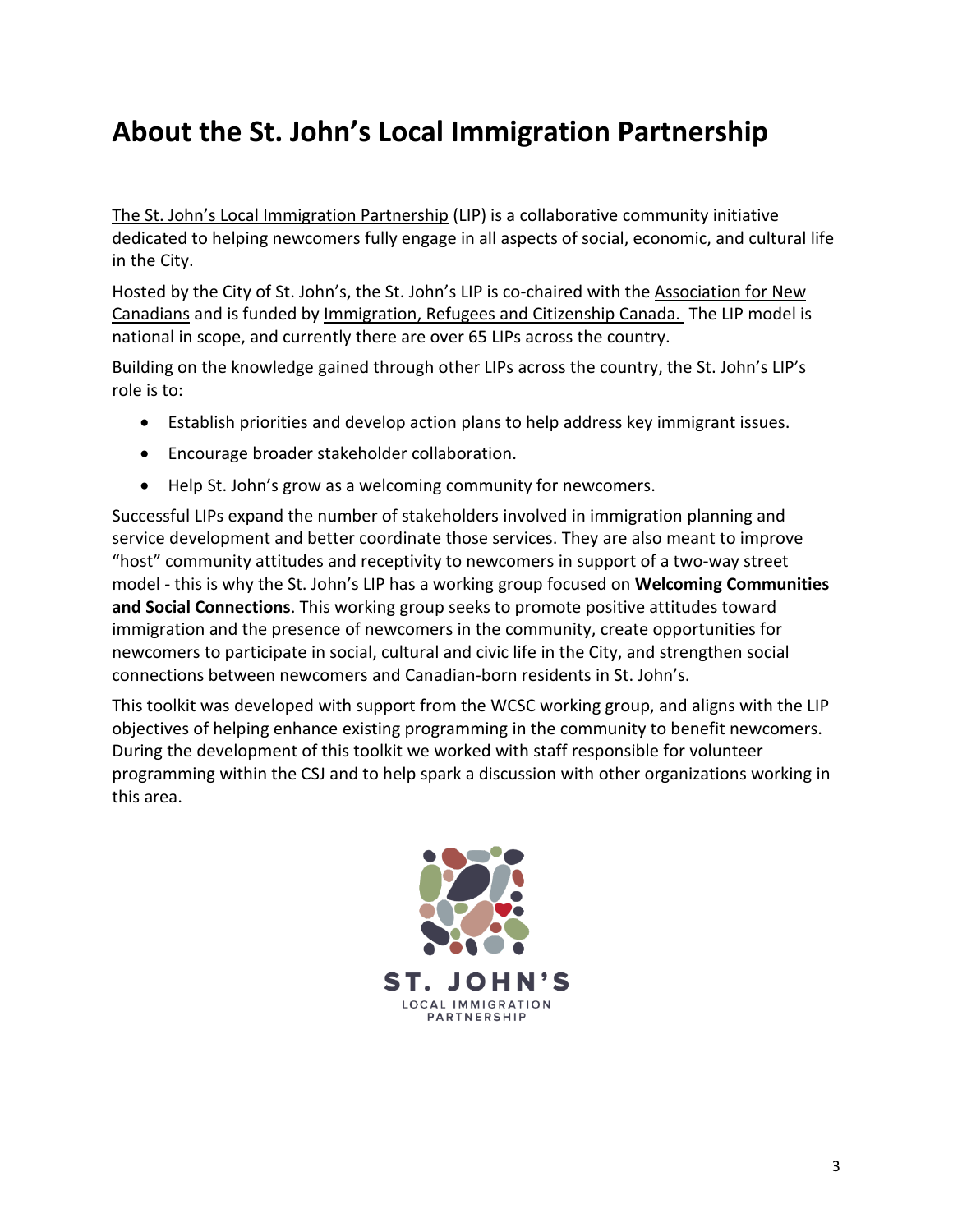### **About the Association for New Canadians**

The [Association](http://ancnl.ca/) for New Canadians is a non-profit, community-based organization dedicated to the provision of settlement and integration services for immigrants and refugees. For over 35 years, the Association has delivered programs and services designed to support all aspects of newcomer integration, ranging from settlement information and orientation, to language learning, skills development and employment.

Relying on an experienced and dedicated team of employees, supported by more than 250 volunteers, the Association offers the following programs and services:

- Resettlement Assistance Program (RAP)
- Settlement, Orientation, and Integration Services
- ESL Training Program (Language Instruction for Newcomers to Canada)
- Settlement Workers in the Schools (SWIS) Program
- AXIS (Acquiring Experience; Integrating Skills) Career and Employment Services
- Language for Work Program (Education and Support for Employment)
- Settlement Outreach/Distance Supports
- Volunteer Connections Program
- Translation/Interpretation Services (over 60 languages)
- Specialized Programming for Women/Men/Children/Youth/Young Adults
- Diversity Training/Public Education

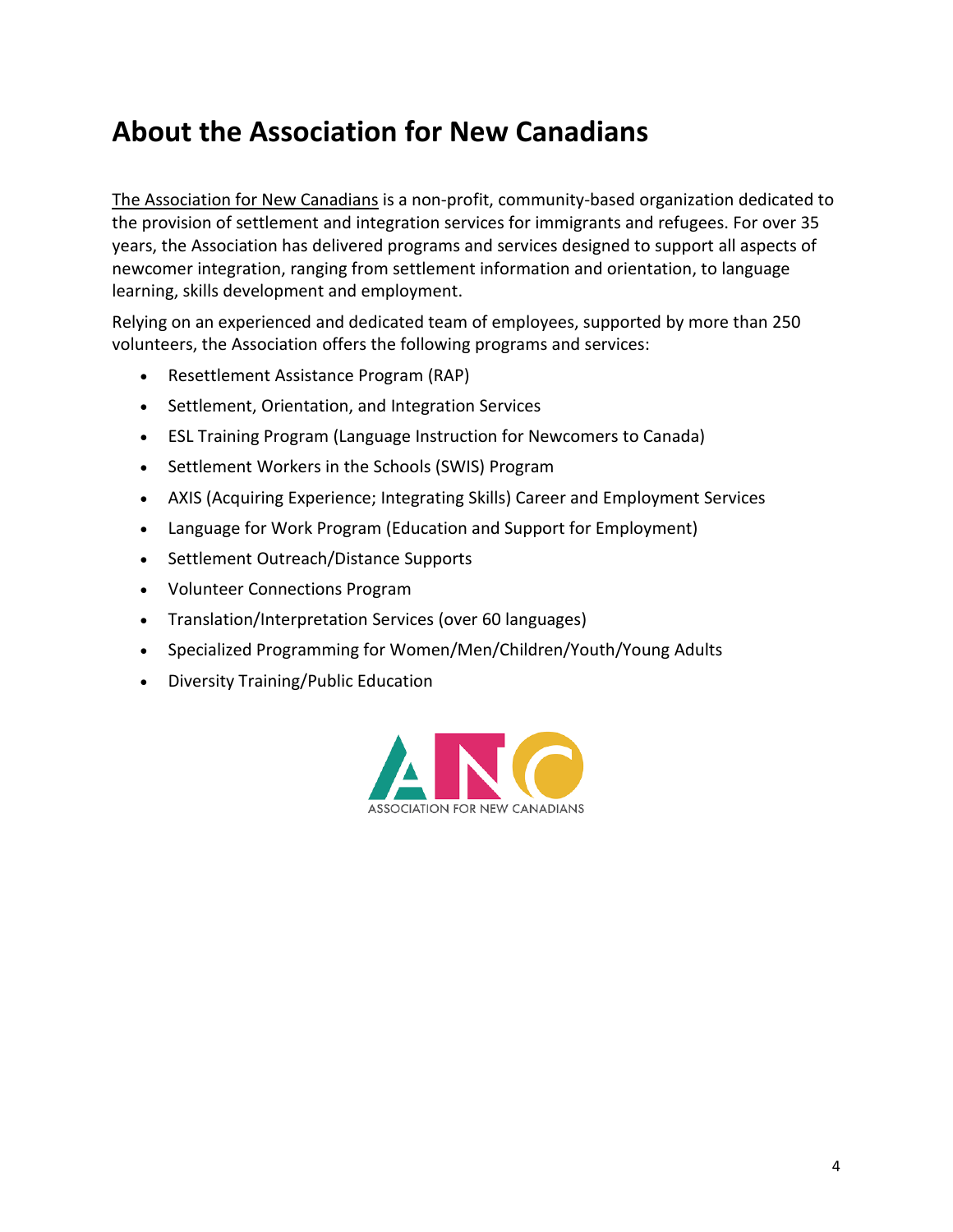# **About the Toolkit**

This toolkit was developed in late 2017-early 2018 by the St. John's Local Immigration Partnership and the Association for New Canadians.

We would like to acknowledge Kate Lahey, Norma Chapple, Sanchita Chakraborty, Heather Hickman and the LIP Welcoming Communities and Social Connections Working Group for reviewing, fact-checking and providing feedback throughout this process.

We would also like to thank the organizations that participated in preliminary activities to ensure that this toolkit reflects the needs of voluntary organizations in St. John's. These organizations include: Canadian National Institute for the Blind, Eastern Health, Newfoundland and Labrador Sexual Assault Crisis and Prevention Centre, and the City of St. John's.

This Toolkit adapts many of the key considerations put forward in **"Building Blocks for Engaging Newcomer Volunteers: A Guide for Organizations"<sup>1</sup>** , a project of Volunteer Canada which consolidates current research and practical resources to support inclusive community engagement strategies. We thank all of the organizations that are creating excellent resources to strengthen newcomer engagement in volunteerism.

 $\overline{a}$ 

**<sup>1</sup>** "Building Blocks for Engaging Newcomer Volunteers: a Guide for Organizations", Volunteer Canada

https://volunteer.ca/content/building-blocks-engaging-newcomer-volunteers.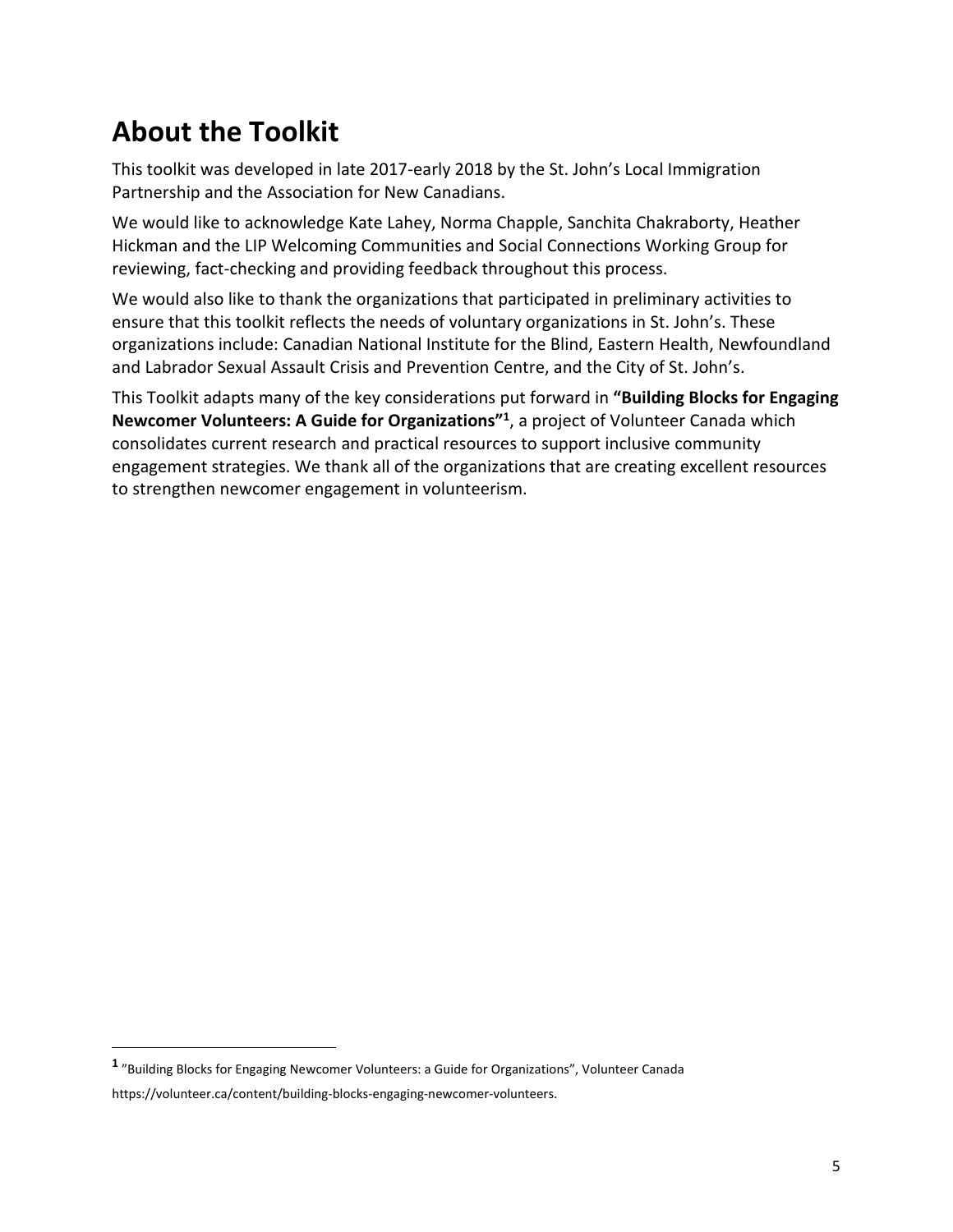# **Introduction**

Strong social networks are important for both the health of communities and for any individual's sense of belonging. It is particularly important to reflect on the social connections that newcomers<sup>2</sup> have after starting a new life in Canada. Social connections can offer tangible support (shelter, money) or intangible support (friendship, emotional support). As a result, it is crucial to discuss how immigrants develop strong social connections to effectively navigate their new surroundings. Communities that actively work towards becoming more welcoming and inclusive to newcomers create the conditions for social connections to develop and help foster a community where everyone can thrive, regardless of their place of origin.

Volunteering and civic engagement are an important vehicle through which social connections are developed. Volunteerism presents a significant opportunity for individuals to expand their social and professional networks through meaningful working relationships, gain career-related experience and contribute to shaping their communities. Some of the concrete benefits of volunteering for newcomers include practicing a new language, learning new skills, gaining Canadian work experience, building resumes and making new professional contacts or friends.

Engaging newcomer volunteers can also help an organization be more effective by tapping into a diversity of competencies and experiences, widening the pool of potential volunteers, raising cultural awareness within the organization and promoting a positive relationship between the organization and the community.

Despite these benefits, there are often challenges for newcomers to get involved in community organizations and existing volunteer programming. According to Volunteer Canada "many immigrants who have lived in Canada for more than 10 years are still experiencing barriers to participation because of attitudes, structures and practices" (p.4). Integrating supportive practices can assist newcomers in overcoming these barriers and help further their participation in existing programs.

This Toolkit adapts many of the key considerations put forward in "Building Blocks for Engaging Newcomer Volunteers," a project of Volunteer Canada which consolidates current information and practical resources to support inclusive community engagement strategies. This toolkit takes this learning and tailors it to apply specifically to organizations working in the St. John's area. Although volunteer organizations in the St. John's area are the primary focus of this document, many of the lessons and considerations within can be applied not only to other jurisdictions, but to creating inclusive programming and promoting the participation of newcomers in community development initiatives more broadly.

This toolkit has been developed in order to:

 $\overline{a}$ 

• Provide organizations that have volunteer programs with tools to help promote diversity and increase newcomer participation within their programming.

<sup>&</sup>lt;sup>2</sup> The term "newcomer" is broadly defined as someone who is new to Canada, regardless of their immigration status and length of time in the country.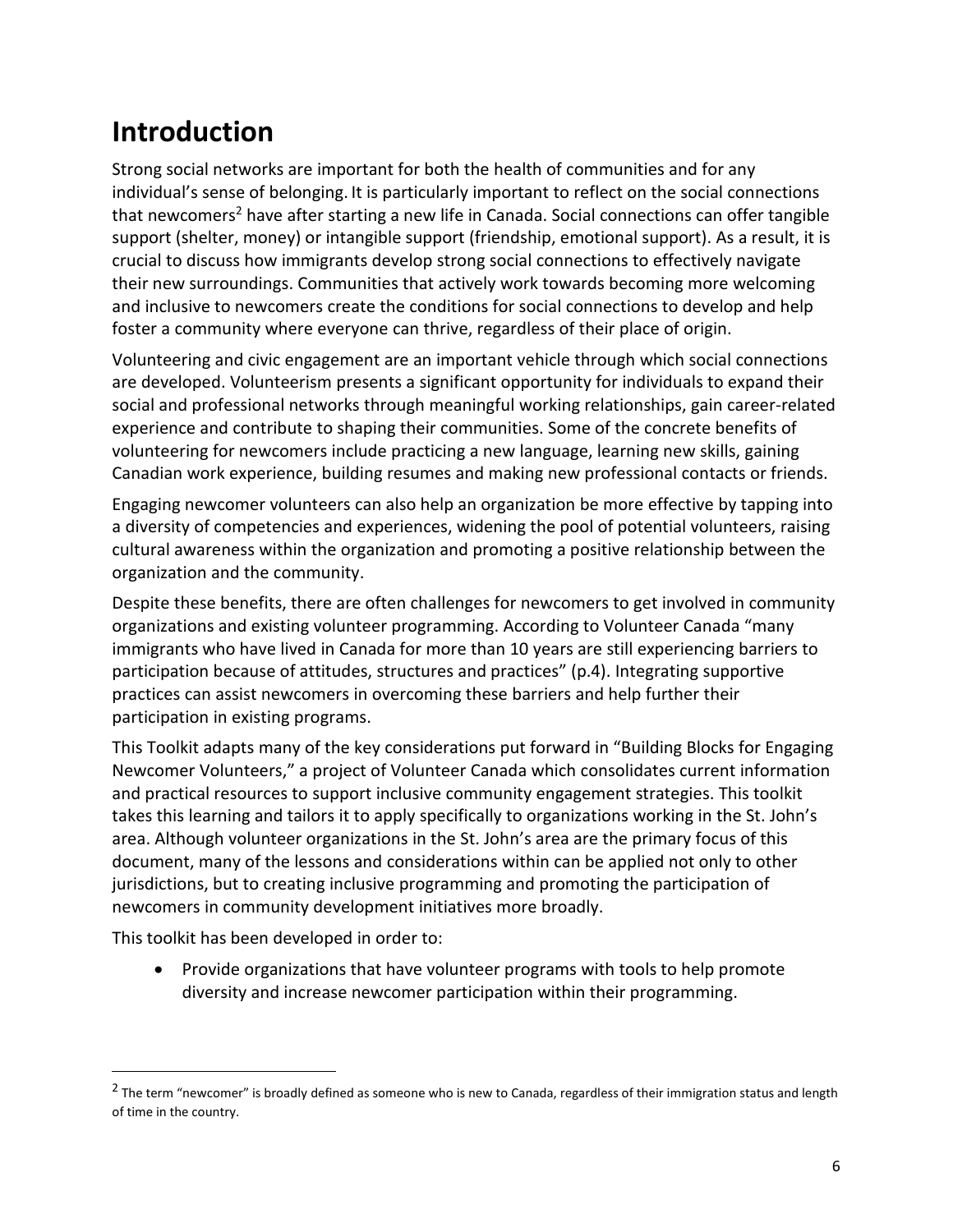- Highlight the importance of volunteerism for building social connections (especially between Canadian-born residents and newcomers).
- Help broaden newcomer engagement in volunteerism, which can in turn help newcomers succeed in other areas of their lives in St. John's (social, professional, etc).

We hope that the information in this toolkit will be particularly valuable to volunteer coordinators, career counsellors, and others working in community organizations in St. John's.

### **Newcomers in St. John's**

The demographic makeup of St. John's is changing, and the diversity in cultures has increased substantially in recent years, with over 50 countries of origin represented.

According to 2016 Census, the total immigrant population of St. John's is 6,535, 6% of the total population of the City. 2,365 are recent immigrants who arrived between 2011-2016. 55% of immigrants in the province of Newfoundland and Labrador reside in the City of St. John's, and 67% reside in the St. John's Census Metropolitan Area. The top countries of origin are the United Kingdom, United States, China, India, Philippines, Syria, Pakistan, Iraq, Bangladesh and Egypt.

For 6,180 residents, their mother tongue is a language other than English or French. For 3,250 individuals, the language spoken most often at home is a language other than French or English. The most common languages spoken most often at home (other than English and French) are Mandarin, Arabic, Spanish, Tagalog, and Bengali.

The City is also seeing a significant number of temporary residents, especially international students: In 2016 2,474 international students attended Memorial University (MUN Fact Book, 2016). Additionally, in 2015 there were 695 Temporary Foreign Worker Program work permit holders in the province.

In the winter of 2017 the Government of NL set a target of welcoming 1,700 immigrants by 2022 — 50 percent more than were accepted in 2015, and more than three times the number who came 10 years ago.

Newcomers to the province bring a rich resource of culture, education, and skills. It is crucial to ensure that St. John's is ready to help promote the participation of newcomers in all aspects of life in the City of St. John's. Ensuring the successful settlement and retention of immigrants in St. John's is thus considered essential, which is why The City of St. John's has identified making St. John's "A Magnetic and desirable city for newcomers" a key goal in its Economic Roadmap 2021.<sup>3</sup>

 $\overline{a}$ 

<sup>3</sup> [http://www.stjohns.ca/publications/roadmap-2021-highlights.](http://www.stjohns.ca/publications/roadmap-2021-highlights)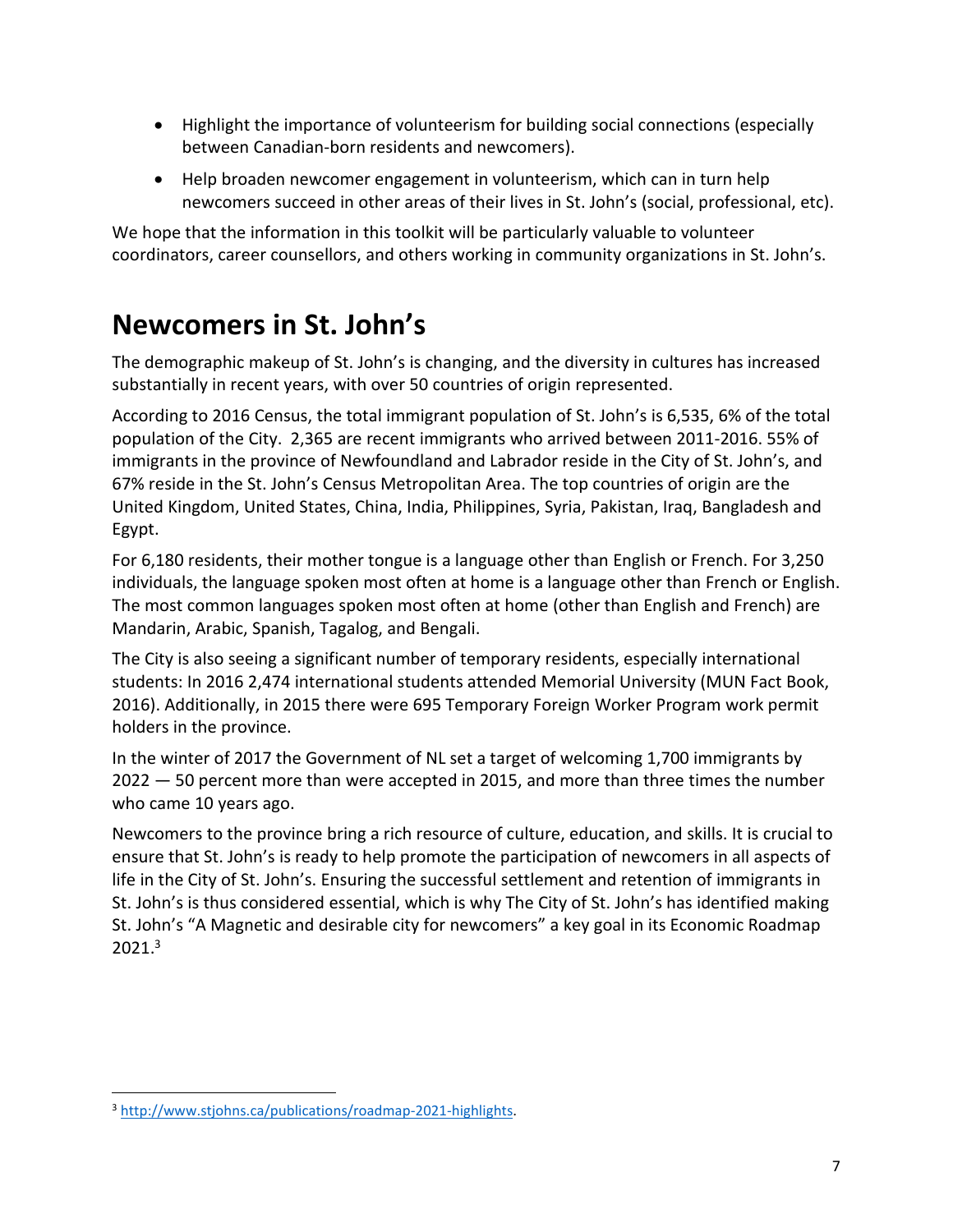# **Creating a Welcoming Organization**

A welcoming organization fosters an environment that allows for people from diverse backgrounds and mindsets to work effectively together and where everyone is encouraged to participate and contribute in a meaningful way. As a member of an organization, one place to start is to ask yourself "how welcoming is my organization currently?"

It is important to remember that newcomers to Canada are not one homogenous group – these individuals come from a range of cultural and religious backgrounds, languages and English proficiencies, prior employment and volunteer experience, and may face different barriers depending on race, country of origin, gender, sexuality, ability, income, age and any number of additional factors. Creating volunteer programming that is sensitive to the barriers that many different people face can help support newcomers in succeeding in their new country, and in turn can bring new perspectives, new energy and new opportunities to enrich your organization.

In many cases, human resource policies normally designed for paid staff can be applied to volunteer programming as well. Reviewing the organizations culture, policies and structures can be a good place to start.

- $\circ$  Can the organization articulate why it is important to engage newcomers?
	- Having a conversation with all staff and volunteers can be a good place to start in fostering a culture that is committed to supporting diversity.
- $\circ$  Is the organization willing to be flexible and willing to make some changes in order to support the participation of newcomer volunteers?
	- In many cases, small changes to existing programming and paying attention to barriers that newcomers may face can be enough to help get newcomer volunteers involved.
	- Asking for feedback from newcomers and longer-term immigrants can be a great way to better understand how programming can be improved to support newcomer engagement without making assumptions about barriers or needs.
- o Do materials (i.e. brochures, stock images, website content, etc) depict a multi-cultural organization?
- o Is diversity training available to staff and volunteers?
	- The ANC Diversity Team or another community organization may be able to assist.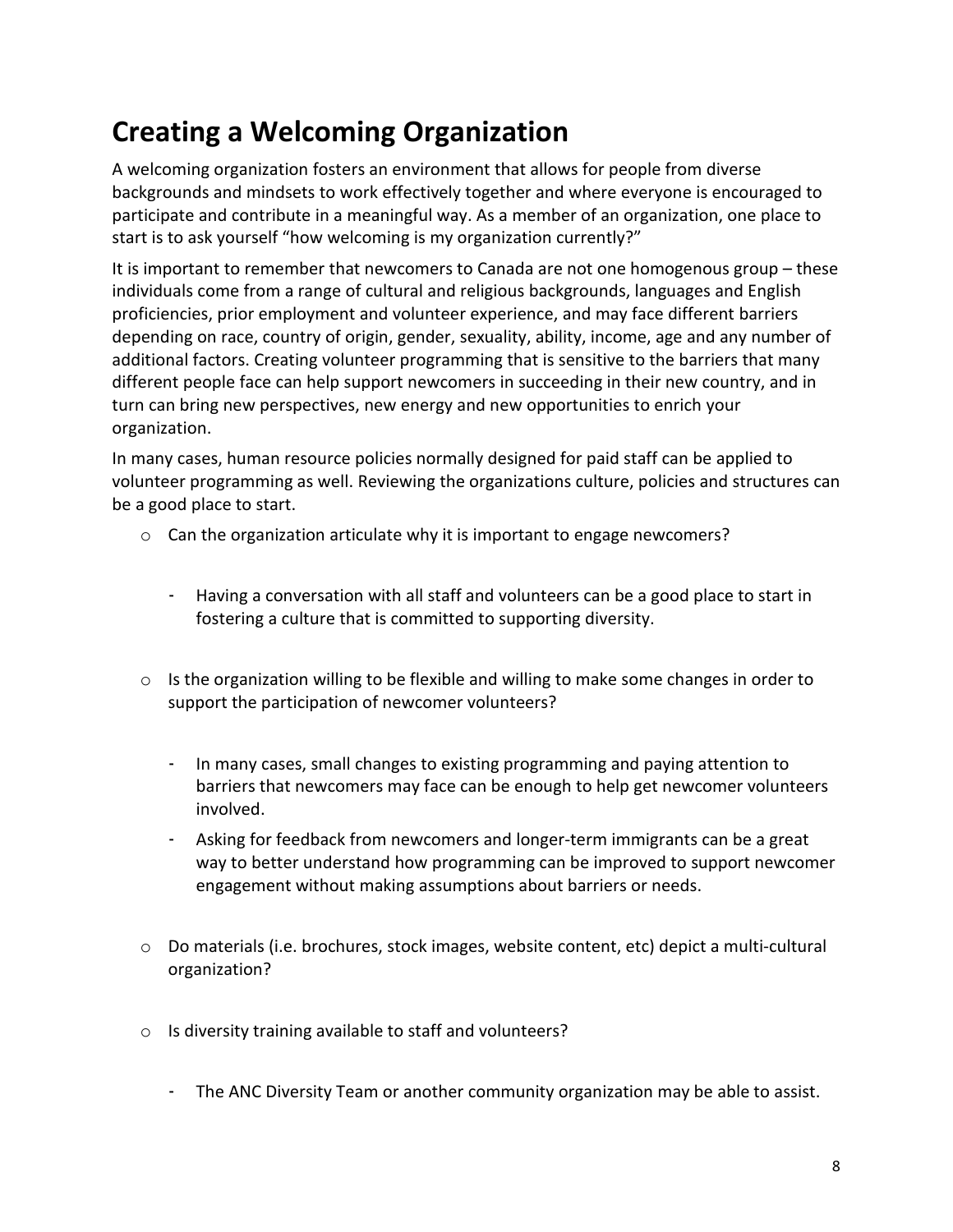- o Is the organization familiar with Human Rights legislation?
	- The NL Human Rights Commission can assist in furthering your understanding of the Human Rights Act [http://www.justice.gov.nl.ca/hrc/index.html.](http://www.justice.gov.nl.ca/hrc/index.html)
- o Does the organization participate in dialogue regarding diversity and inclusion in the community?
	- There are many events and learning opportunities being held on a regular basis in the city. Connecting with the Local Immigration Partnership or another organization in the immigration sector can help keep you up to date on events relating to immigration, diversity and multiculturalism happening in St. John's. [Subscribe](https://visitor.r20.constantcontact.com/manage/optin?v=001tLrdD-TdtfJKh3rA1BONYSsKsf7s4ZbYAmPxw8w9-LwYXVGNsaySuLp7kCIW9mKLNbuOUxaAIiJjoI9JIBxqo-AJaALX53VnNS27MBqr2L4%253D) to our [newsletter](https://visitor.r20.constantcontact.com/manage/optin?v=001tLrdD-TdtfJKh3rA1BONYSsKsf7s4ZbYAmPxw8w9-LwYXVGNsaySuLp7kCIW9mKLNbuOUxaAIiJjoI9JIBxqo-AJaALX53VnNS27MBqr2L4%253D) or follow us on [Twitter](https://twitter.com/StJohnsLIP) for updates.
- o Does the organization know what supports and resources are available to increase its cultural intelligence and help become more supportive of newcomers?
	- In Appendix A you will find a list of suggested community resources available in St. John's.
- o Does the organization reference a commitment to inclusion and diversity in mission, value statement, or formal policies?
	- Example: from [Community](http://communitysector.nl.ca/) Sector Council NL:

*"Approach our work with an entrepreneurial, goal-oriented approach, with a strong commitment to integrity, to diversity in all forms, and learning by listening, acting, and constant self-improvement."*

- o Does the organization have a diversity and inclusion strategy?
	- If not, this [resource](http://www.google.ca/url?sa=t&rct=j&q=&esrc=s&source=web&cd=5&cad=rja&uact=8&ved=0ahUKEwi-17HmyfzVAhVH7oMKHfE8Ce8QFgg8MAQ&url=http%253A%252F%252Fccdi.ca%252Ftoolkit-Diversity-Inclusion-Strategy&usg=AFQjCNG7eYxAm_QwIWbwxqgaO-7zFjYzwg) from the Canadian Centre for Diversity and Inclusion can help you get started.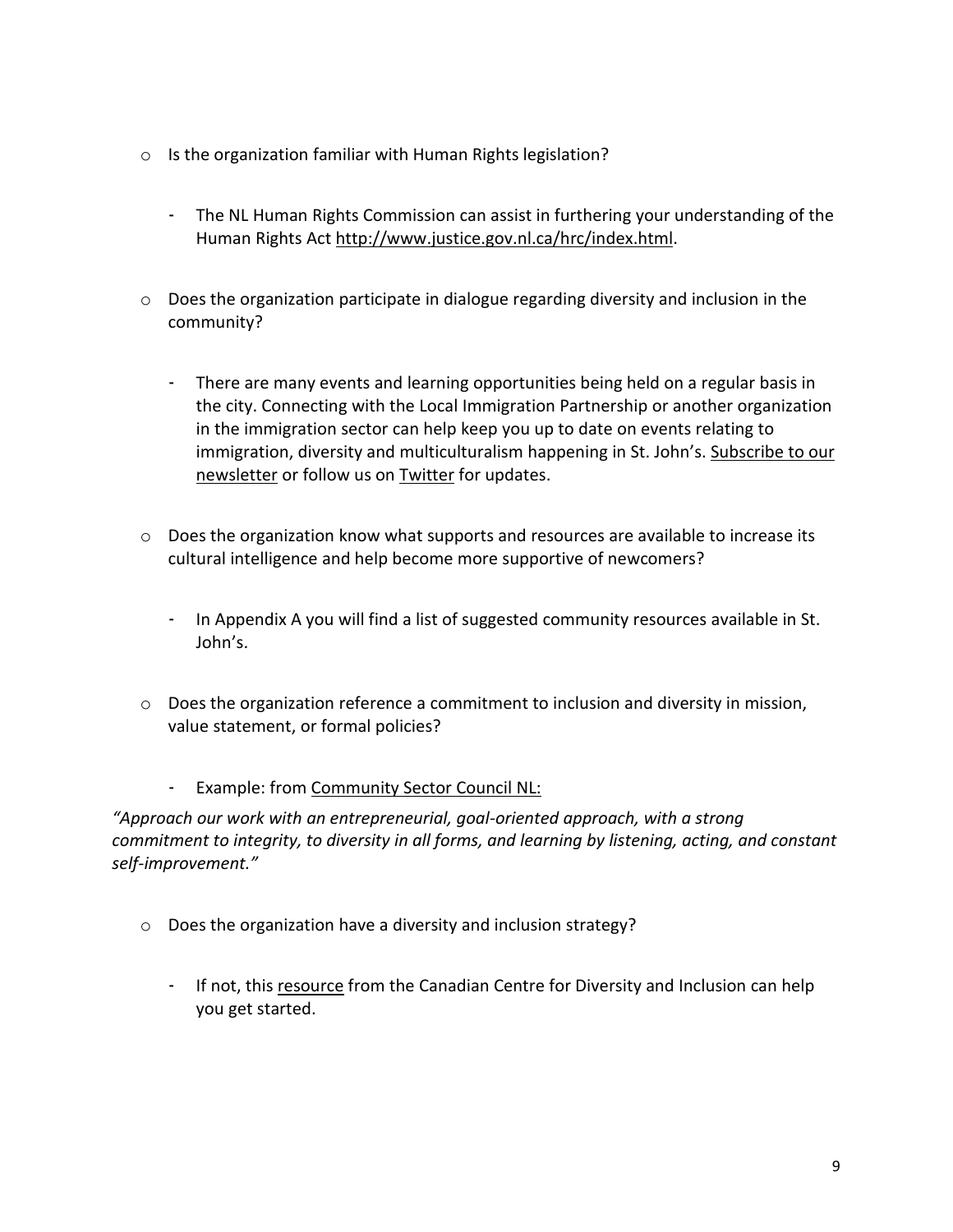### **Supportive Practices**

Organizations across the country have developed a range of supportive practices to help newcomer volunteers who may have particular barriers to accessing, or fully participating and benefiting from volunteer opportunities.

Outlined below are some supportive practices your organization can implement to address some barriers that may be challenging to newcomers.

Supportive practices that may assist newcomers may address the following barriers:

- Childcare
- Transportation
- Language
- Cultural Competency

**Childcare**: Consider whether a volunteer opportunity might allow for a volunteer to include their child. If it is an activity that could be inclusive of children make that clear in the position description. Additionally, consider allowing friends and family members to volunteer together. Being flexible about volunteer times or offering a range of volunteer time slots can also help individuals manage their childcare commitments and still be able to volunteer. For instance, if one care-giver is at home during the day attending to childcare responsibilities until another comes home, offering an evening time-slot may allow for that individual to participate.

**Transportation**: If a volunteer opportunity is accessible via public transportation consider including this information in the description (perhaps include which bus route stops at that location). Some organizations may offer transportation or a transportation allowance for all volunteers, however for those with limited resources simply including a map of the area, public transportation options available or directions from Google Maps can also be effective.

**Language**: Is fluency in English required for the specific volunteer task at hand? Consider including information about the language requirements. Many opportunities may not require more than a basic facility with English. Some organizations may be equipped to allot some resources for materials and use of interpreters. Others may look at alternatives, for instance by ensuring that all Volunteer Program policies and procedures are written in plain English. Pairing high-level low/ high level English speakers or allowing a volunteer to come with a friend who can act as a translator may be a way to address language barriers. This could be something to consider during the volunteer intake process intake process.

Community organizations such as the Francophone Immigration Network or the ANC can assist in making referrals to translation and interpretation services.

**Culturally Competent Practices:** Has the person in charge of volunteers received training in the areas of human rights, diversity, cultural competency and harassment? If not, this should be provided. Organizations and individual staff members may benefit from maintaining meaningful partnerships with cultural groups and immigrant serving agencies to encourage and support the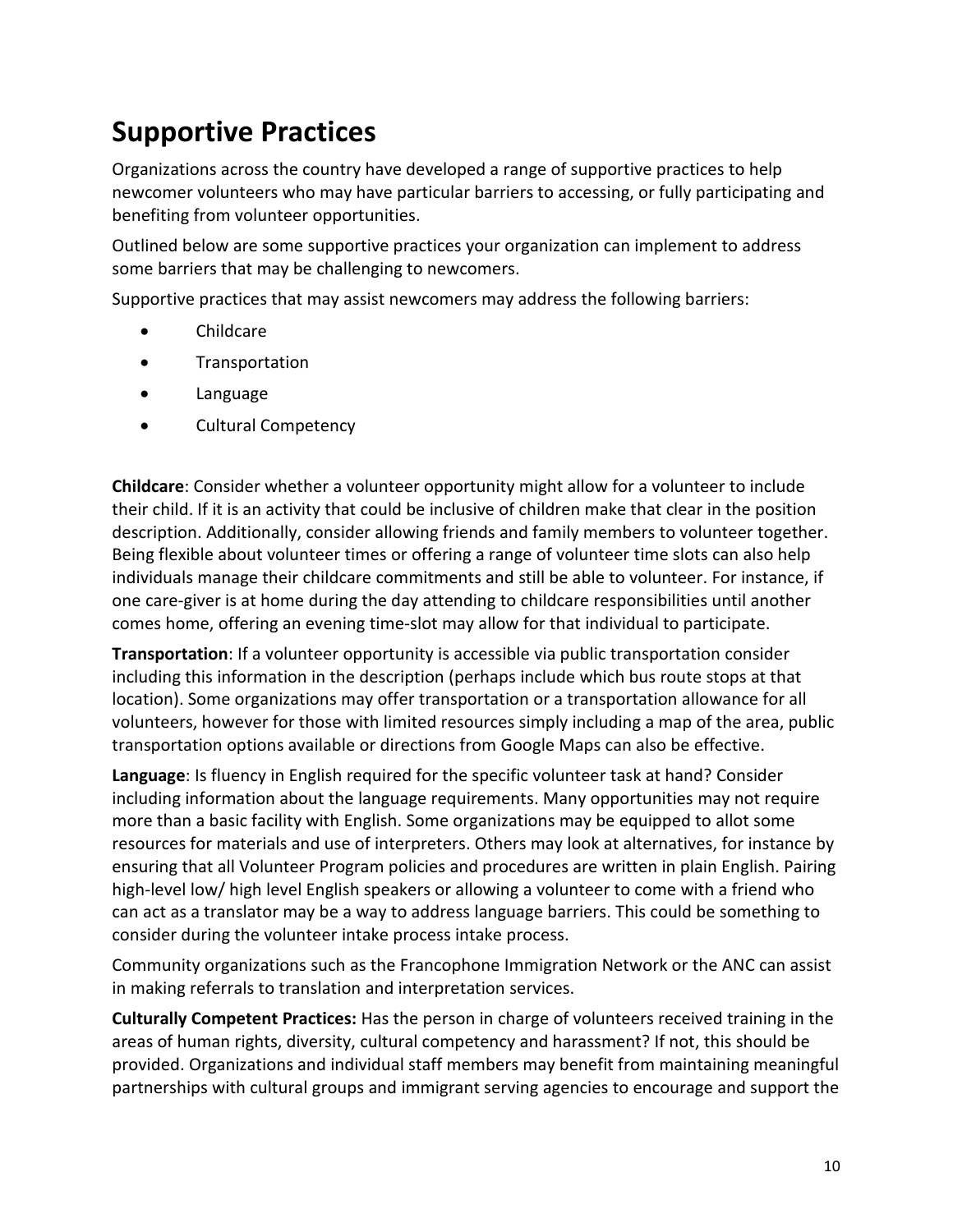diversification of the Volunteer Program. Liaisons in the community may be able to provide insights and advice on specific questions on an ongoing basis. It can also be very valuable for cultural intelligence training to be provided to all volunteers to help create a welcoming environment for all.

There are many simple adjustments that can be made to increase the organization's ability to include people from a diversity of cultural backgrounds. For example, providing a quiet room that individuals can avail of during prayer time may be one way to make your opportunity more accessible to Muslim volunteers. Another may be to ask if there are specific times of the year where individuals may have more or less time to volunteer because of other commitments (for example, the month of Ramadan may be a difficult time for some individuals to take on the extra responsibility).

Asking in volunteer application or intake forms if there are any considerations (religious, cultural or otherwise) that the organization should be aware of in order to help support their participation can be a good first step. Being flexible and acknowledging the range of family, cultural, religious, work, and educational commitments that individuals may have can be an important part of attracting new and retaining existing volunteers.

#### **Resources:**

- The ANC's Diversity Team may be able to assist in help your organization become more culturally intelligent and provide other suggestions on how to integrate culturally competent practices into your volunteer programming.
- The NL Human Rights [Commission](http://www.justice.gov.nl.ca/hrc/index.html) works to help the public gain a better understanding of the importance of protecting all people from violations of their human rights and can advise and help individuals, groups, organizations and governments on matters related to human rights. An important part of the Human Rights Commission's mandate is to educate and inform the public about the *Human Rights Act*. The Commission believes that the best way to reduce the occurrence of human rights violations is to ensure that all people and organizations know what their rights and responsibilities are under the *Human Rights Act*. The Commission is available to give free presentations and information sessions for any interested organizations, groups, or individuals. If you would like to discuss scheduling a presentation, please [contact](https://thinkhumanrights.ca/contact-us/) us.
- Other organizations in the community may be able to assist you should you have questions. See the list of immigrant-serving, multicultural, cultural associations and faith-based organizations on page 16.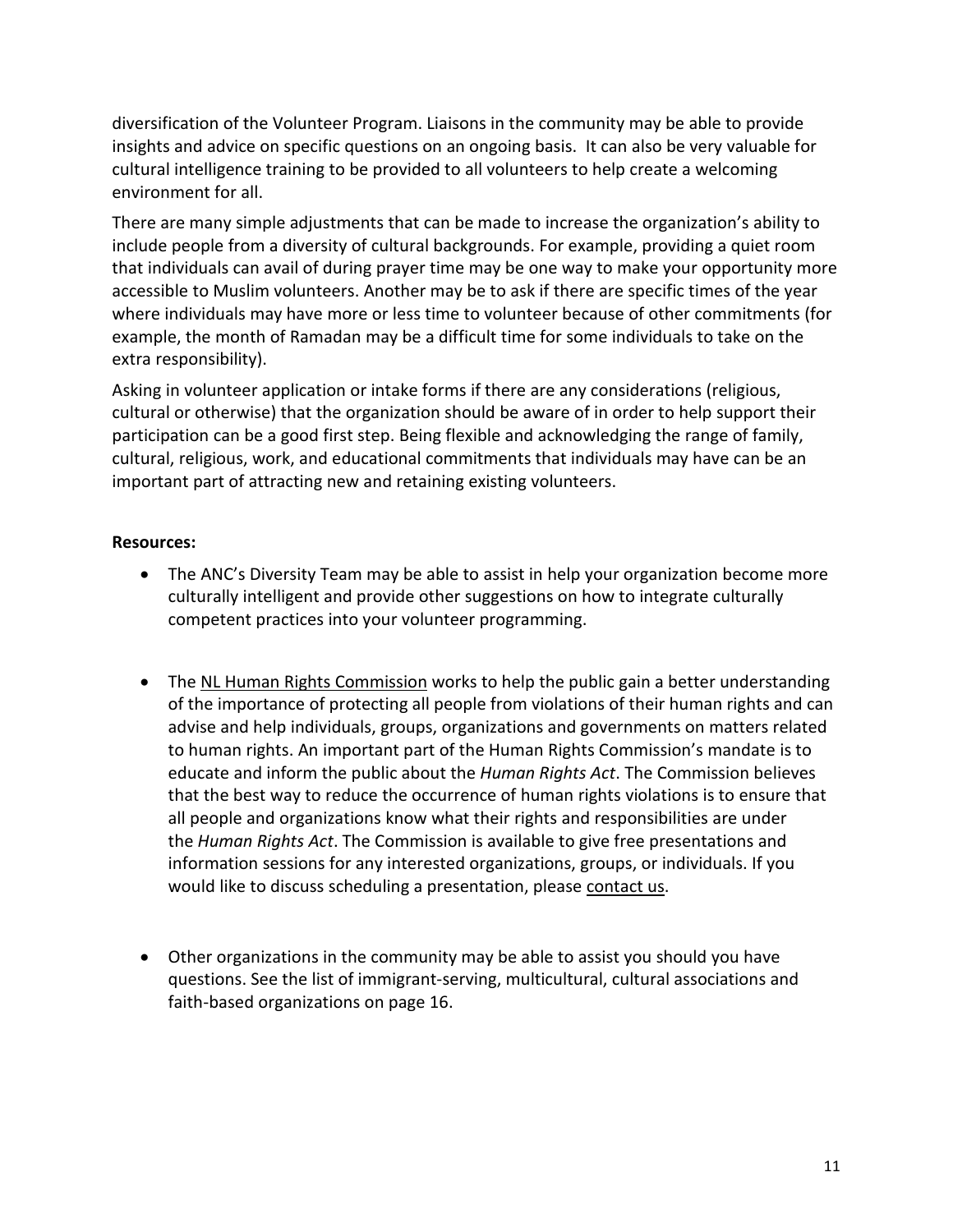### **Integrating Supportive Practices in your Volunteer Program:**

Some suggestions for ways to integrate an inclusive lens on the following aspects of a volunteer program:

#### **1. Recruitment and Intentional Outreach**

 $\circ$  Forming relationships with settlement agencies, organizations that promote multiculturalism, cultural associations, and neighbourhood associations can help ensure that opportunities are reaching newcomer's populations. Expanding from traditional communication channels that may be targeting the same people, and asking different organizations to share your opportunity with their members may help expand your reach to newcomer communities. Putting up posters in key public locations (such as libraries and community centres) or where service providers are located may also help reach individuals that may not be connected to your online networks.

- On page 16 you will find a list of multicultural orgs/cultural associations that may be able to help promote your volunteer opportunities to newcomers.

- $\circ$  Longer term immigrants can serve as cultural bridges and help develop inclusive outreach strategies – ask people with lived experience of immigration, do these strategies make sense based on their experience?
- $\circ$  Some agencies may consider translating promotional material into a range of languages to engage those with limited English Language Skills. However, this may be challenging for organizations with limited resources. Using plain language and symbols wherever possible in promotional materials can help be a big help in mitigate some of these barriers.
- o Using promotional materials that depict a multicultural organization (in stock imagery, for example) can help signal that the organization values diversity.

#### **2. Intake**

- $\circ$  Ensuring that staff are equipped to welcome individuals with limited English skills and provide information about volunteer opportunities.
- o Assessing the language fluency requirements of the specific volunteer position or task at hand to see what is actually necessary for each task.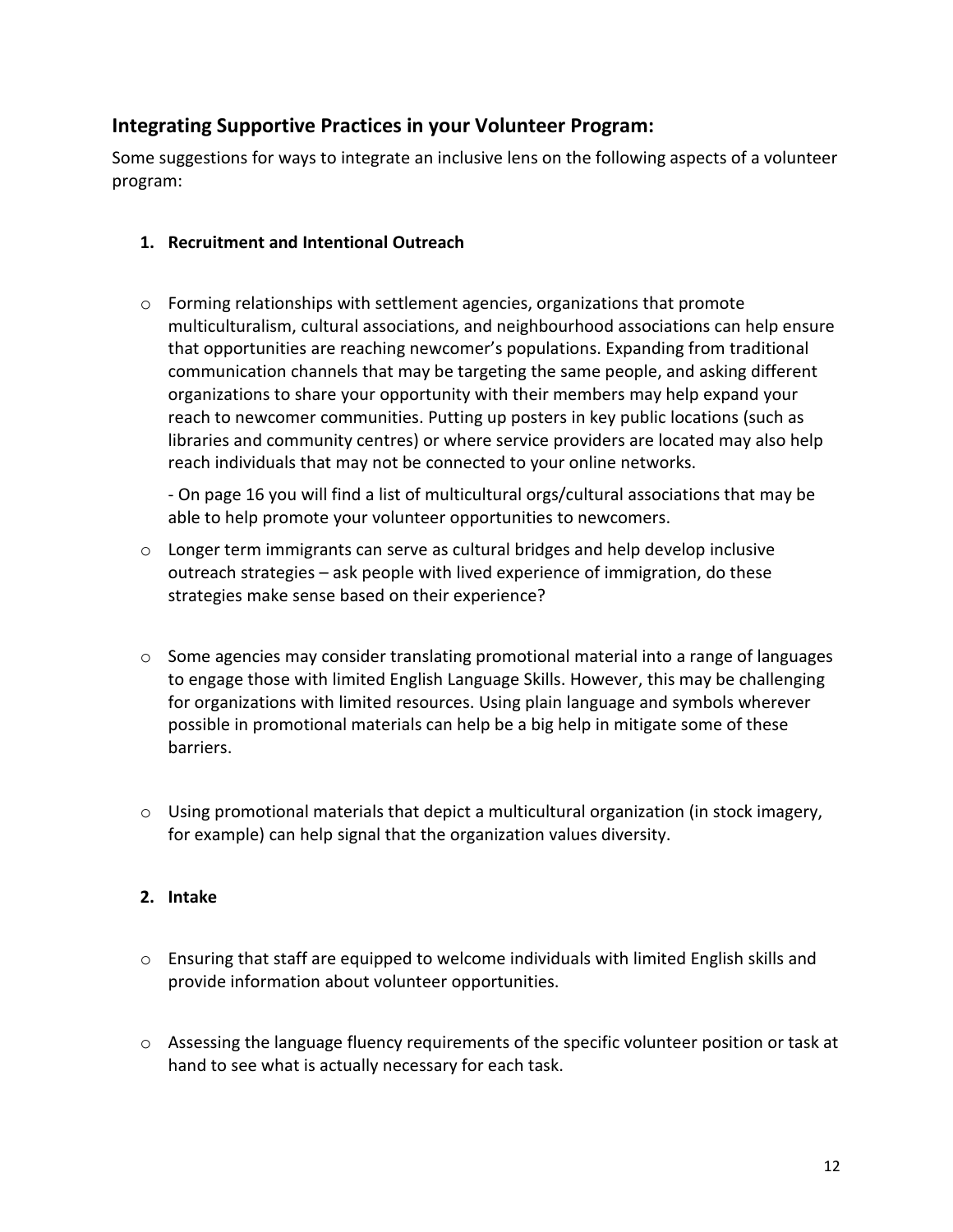- o Ensuring that screening processes and practices are designed with fairness and sensitivity. Providing support to those who may have more challenges navigating the intake process, especially if the intake requires steps like providing immunization records or Vulnerable Sector Checks.
- $\circ$  Allowing pairing for intake process- for example, allowing a volunteer to come with a friend or family member with a higher level of English to help interpret.

#### **3. Orientation and Training**

- o Adapting group and one-to-one orientation with translation, interpretation, or nonverbal communication.
- o Creating "buddy systems," where a newcomer volunteer is matched with an experienced volunteer can help support orientation and training.
- $\circ$  Creating multiple versions of a presentation or training resources, making materials accessible to those with lower-level of English through the use of plain language and symbols (note that many other people with low levels of literacy besides newcomers to Canada may benefit from this as well).

#### **4. Ongoing Support and Volunteer Development**

 $\circ$  Creating opportunities that progressively develop newcomer volunteer skills and language fluency can be beneficial to both the organization and the volunteer. Matching a volunteer's skill set or area of interest to specific roles or opportunities can help maximize the volunteer's contribution to the organization, and at the same time is more likely to enhance the volunteer's experience through professional development and skill building.

#### **5. Leadership**

 $\circ$  Research shows that although the roles and tasks of immigrant volunteers are varied, Canadian born volunteers are more likely to take on positions as organizers, fundraisers, chairs of committees, board members, and other leadership roles. The boards of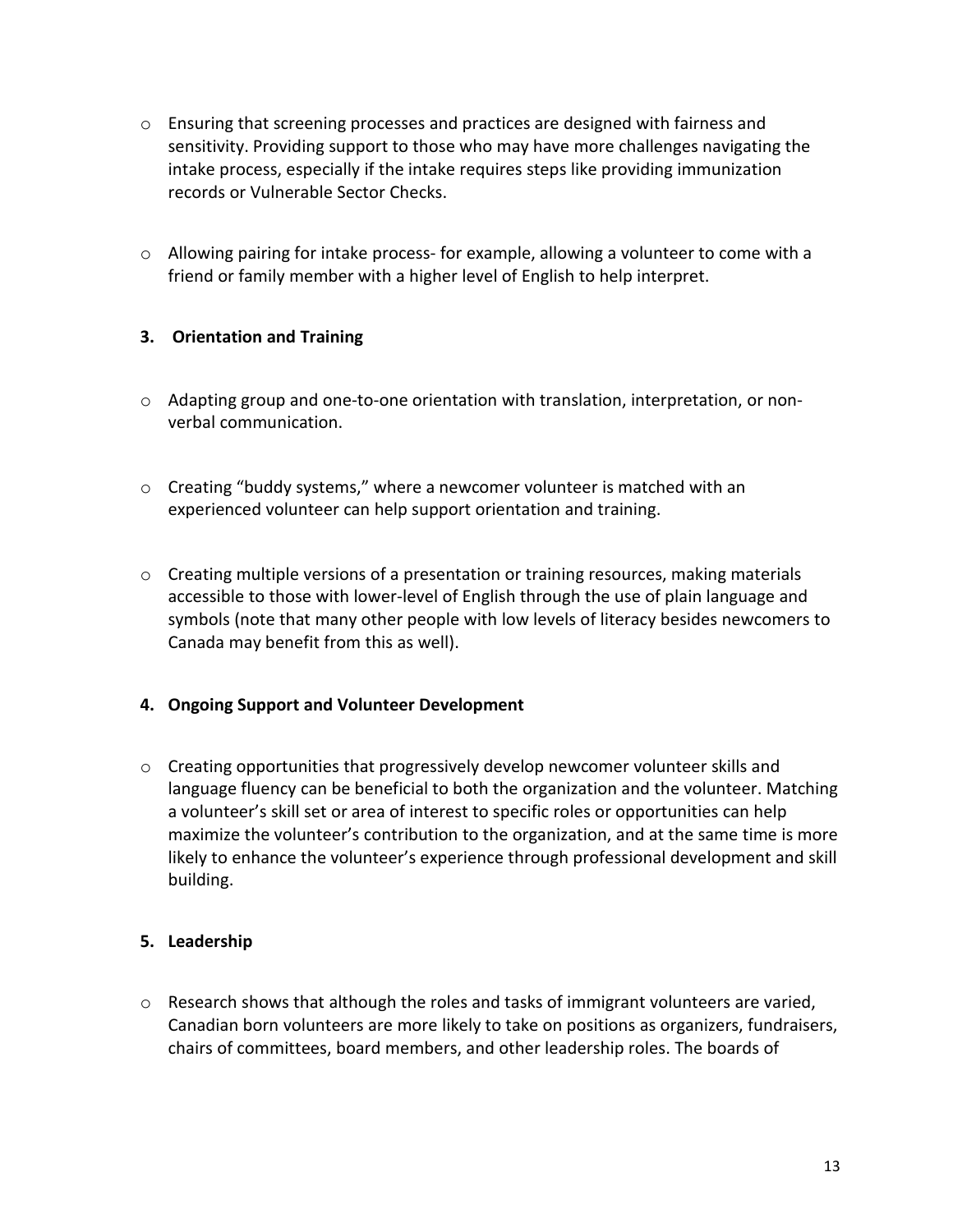directors in non-profit organizations tend not to be reflective of the diversity of Canadian society or of immigrant involvement.<sup>4</sup>

- $\circ$  Organizations can actively address the barriers newcomers may face to accessing leadership positions by providing opportunities for newcomers to increase their leadership skills and experience.
- $\circ$  Assessing diversity in the organization's governance or leadership roles may help organizations see whether access to leadership roles is equitable and can help start a conversation about diversity in the organization.

### **The Value of Integrating Supportive Practices**

Many of the supportive practices described above can help volunteer programming become accessible and inclusive of other groups who may face barriers to participating in volunteerism. One simple change may help address a barrier for people with disabilities, people from different socio-economic backgrounds, single parents, youth, women and others.

Creating volunteer programming that is sensitive to the barriers that many different people face can help support newcomers in succeeding in their new country, and in turn can bring new perspectives, new energy and new opportunities to enrich your organization.

### **Get in Touch!**

 $\overline{a}$ 

For more information regarding the information in this toolkit, or to get involved, please contact Local Immigration Partnership Coordinator Jessica Barry at [immigration@stjohns.ca](mailto:immigration@stjohns.ca) or Association for New Canadians Volunteer Coordinator, Megan Howse at [volunteer@ancnl.ca](mailto:volunteer@ancnl.ca)

We would be happy to help connect you with further supports and resources or to discuss how your organization could apply supportive practices in your volunteer programming to engage newcomer volunteers.

<sup>4</sup> Bradshaw, Patricia & Christopher Fredette, (2011), The Inclusive Non-profit Boardroom: Leveraging the Transformative potential of Diversity, The Nonprofit Quarterly.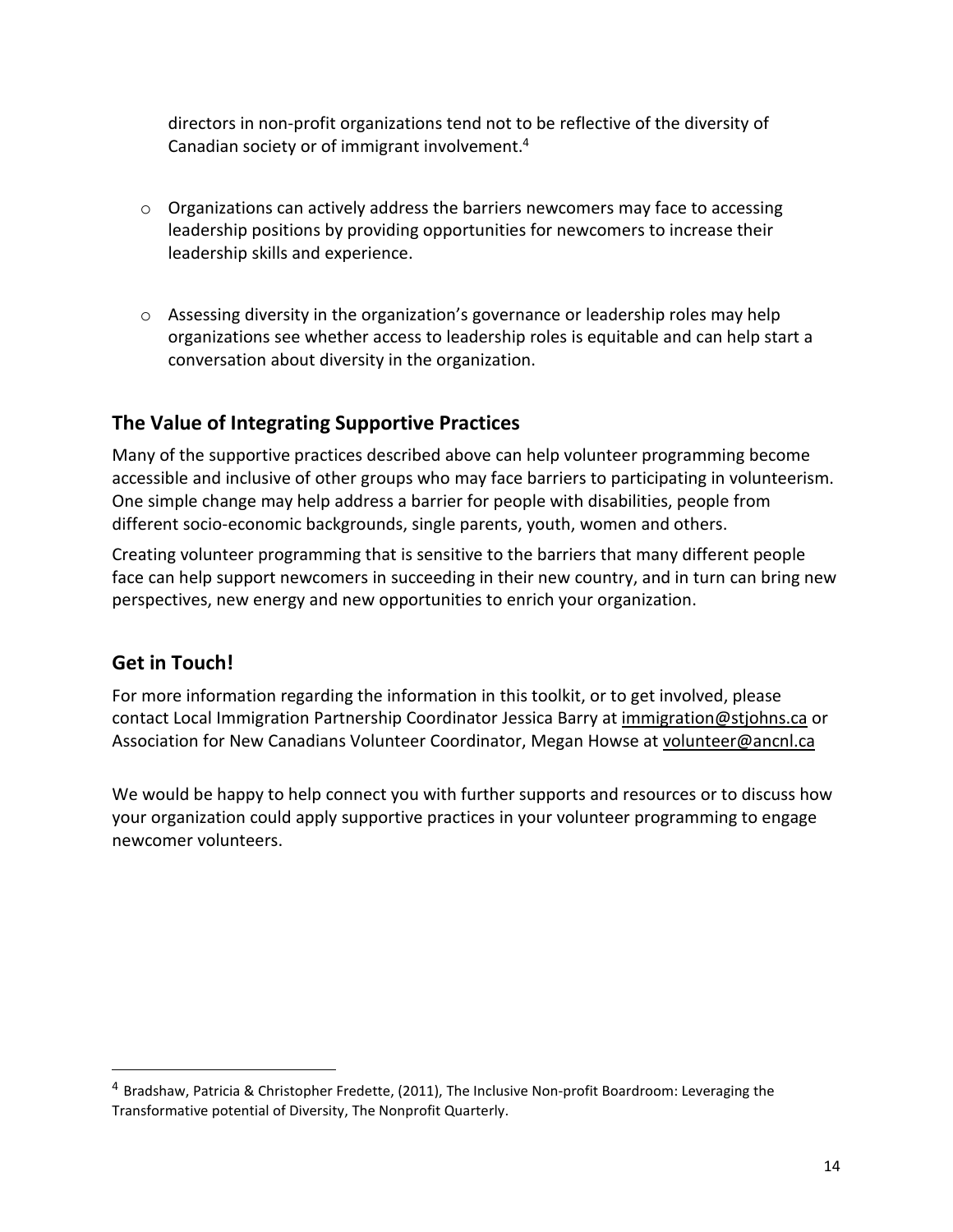### **Resources:**

#### **Immigrant-serving, Multicultural, Cultural and Faith-Based Organizations in St. John's**

The following is a list of Multicultural Organizations, Cultural Associations and Faith-Based Organizations in St. John's. Connecting with these organizations may help you promote your volunteer opportunities to newcomers in the region, or may be able to provide perspective or advice as your organization works towards integrating supportive practices for newcomers.

\*Note that this is not an exhaustive list and as these are external organizations the LIP cannot guarantee that all contacts are up to date. If you would like to add an organization to the list please e-mail [immigration@stjohns.ca.](mailto:immigration@stjohns.ca)

#### **Immigrant-serving and Multicultural Organizations:**

- [Association](http://ancnl.ca/?Content=Contact_Us) for New Canadians
- AXIS Career Services [\(Association](https://www.axiscareers.net/contact/) for New Canadians)
- COMPAS Immigration (Federation des [Francophones](https://www.francotnl.ca/en/organizations/fftnl/francophone-immigration-network/) se Terre Neuve et du Labrador)
- [Multicultural](https://www.mwonl.org/map) Women's Organization
- Refugee and [Immigrant](http://riac.ca/contact-us/) Advisory Council
- Réseau immigration francophone / [Francophone](http://ontario.p2pcanada.ca/experts/sarah-parisio/) Immigration Network
- Tombolo [Multicultural](http://www.arhyel.ca/tombolo/) Festival
- Sharing our [Cultures](http://www.sharingourcultures.com/contactenglish/)
- Memorial University [Internationalization](https://www.mun.ca/international/contacts-new/) Office
- Human Rights [Commission](http://www.justice.gov.nl.ca/hrc/contact.html) of NL
- Office of Immigration and [Multiculturalism,](http://www.nlimmigration.ca/en/office-of-immigration-and-multiculturalism.aspx) Government of NL
- St. John's Local [Immigration](http://www.stjohns.ca/living-st-johns/your-city/local-immigration-partnership) Partnership, City of St. John's

#### **Cultural Associations:**

- Philippine-Newfoundland Organization
	- Contact Hazel Alpeurto: Tel: (709) 754-2823
- Greek Community of NL
	- Contact Katrina Bartellas: [nlgreekassociation@gmail.com](mailto:nlgreekassociation@gmail.com)
- Korean Association of Newfoundland and Labrador
	- Contact Dr. C.W. Cho: [cho@physics-mun.ca](mailto:cho@physics-mun.ca)
- Friends of India Association
	- Contact Hyme Nainu: [hnaidu@mun.ca](mailto:hnaidu@mun.ca)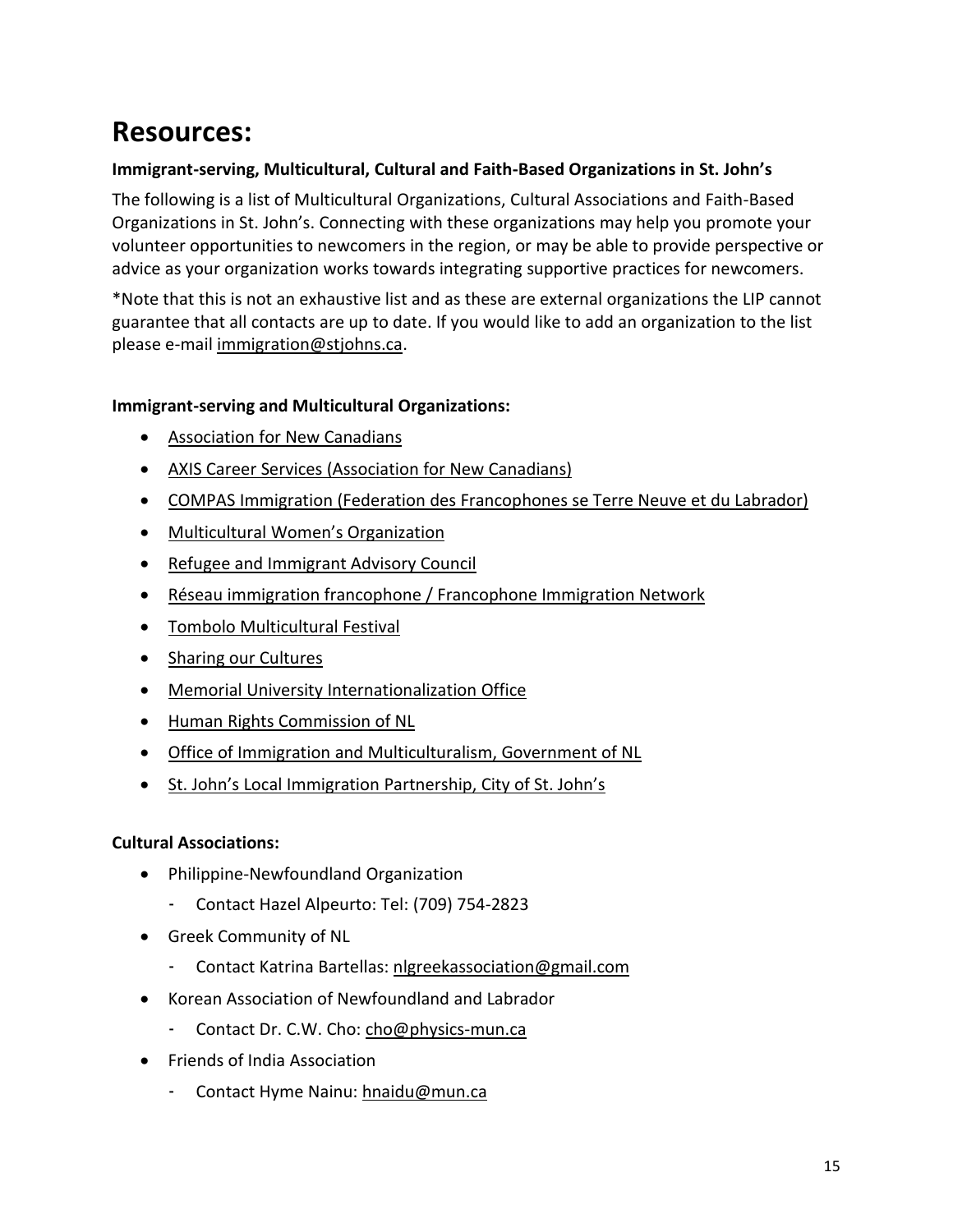- Chinese Association of Newfoundland and Labrador
	- Contact Betty Wong: [bwong@mun.ca](mailto:bwong@mun.ca)
- African Network [Association](https://www.facebook.com/anaincorg/)
- African and Canadian Association of Newfoundland - Contact: Alwell J. Oyet: [aoyet@math-mun.ca](mailto:aoyet@math-mun.ca)
- Italians of Terra Nova
	- Contact Joseph Sale: [jsale@crosbiegroup.com](mailto:jsale@crosbiegroup.com)

#### **International Student Groups at Memorial University**

<https://www.mun.ca/become/graduate/international/studentgroups.php>

- MUN Arab [Society](https://www.facebook.com/groups/munarabs/)
- [Bangladesh](https://www.facebook.com/pages/Bangladesh-Students-Association-BSAMemorial-University-of-Newfoundland/360437637341010) Students' Association (BSA)
- Brasileiros em [Newfoundland](https://www.facebook.com/groups/171289066336829/)
- MUN Chinese Students and Scholars [Association](https://www.facebook.com/muncssa)
- MUN [German](https://www.facebook.com/groups/MUNGermansociety/) Society
- Indian Youth [Association](https://www.facebook.com/groups/iyamun/) (IYA)
- [International](http://munsu.ca/studentlife/centres/) Student Resource Centre (ISC) [isc@munsu.ca](mailto:isc@munsu.ca) 709-864-2002, UC-6002
- MUN [Iranians](http://www.mun.ca/muniranians)
- Korean Students [Association](https://www.facebook.com/koreanatmun) at MUN
- La [Sociedad](https://www.facebook.com/groups/152557028104922/) de Español en MUN / The MUN Spanish Society
- MUN [Malaysian](mailto:malaysianstudentsociety@gmail.com) Student Society
- Muslim Students [Association](https://www.facebook.com/groups/msamun/) at MUN (MSA)
- [Newfoundland](https://www.facebook.com/groups/204372659590221/) Japanese Society
- MUN Nigerian Student [Association](https://www.facebook.com/groups/252475694795917/) (NSA)
- MUN Pakistani Student [Association](https://www.facebook.com/groups/psa.mun/) (PSA)
- SEAS @ MUN | South East Asian Students at Memorial [University](https://www.facebook.com/groups/260237200704496/)
- MUN [Vietnamese](https://www.facebook.com/groups/vietatmun/) Association
- [Zimbabwean](https://www.facebook.com/groups/5084809940/) Society

#### **Faith-Based Organizations:**

- Muslim [Association](http://www.manal.ca/) of NL
- Masjid [al-Noor](http://www.arts.mun.ca/localreligions/profiles/masjid_al_noor.html)
- Hindu Temple (St. John's) [Association](http://www.engr.mun.ca/~adluri/temple/)
- Jewish [Community](http://www.havura.org/contact.html) Havura
- Beth-el [Synagogue](https://theajc.ns.ca/history/the-jewish-community-of-newfoundland/)
- Chabad Jewish Centre of [Newfoundland](https://www.chabadofnewfoundland.org/contact) and Labrador
- Sikh [Community](http://www.arts.mun.ca/localreligions/profiles/sikhism.html) of St. John's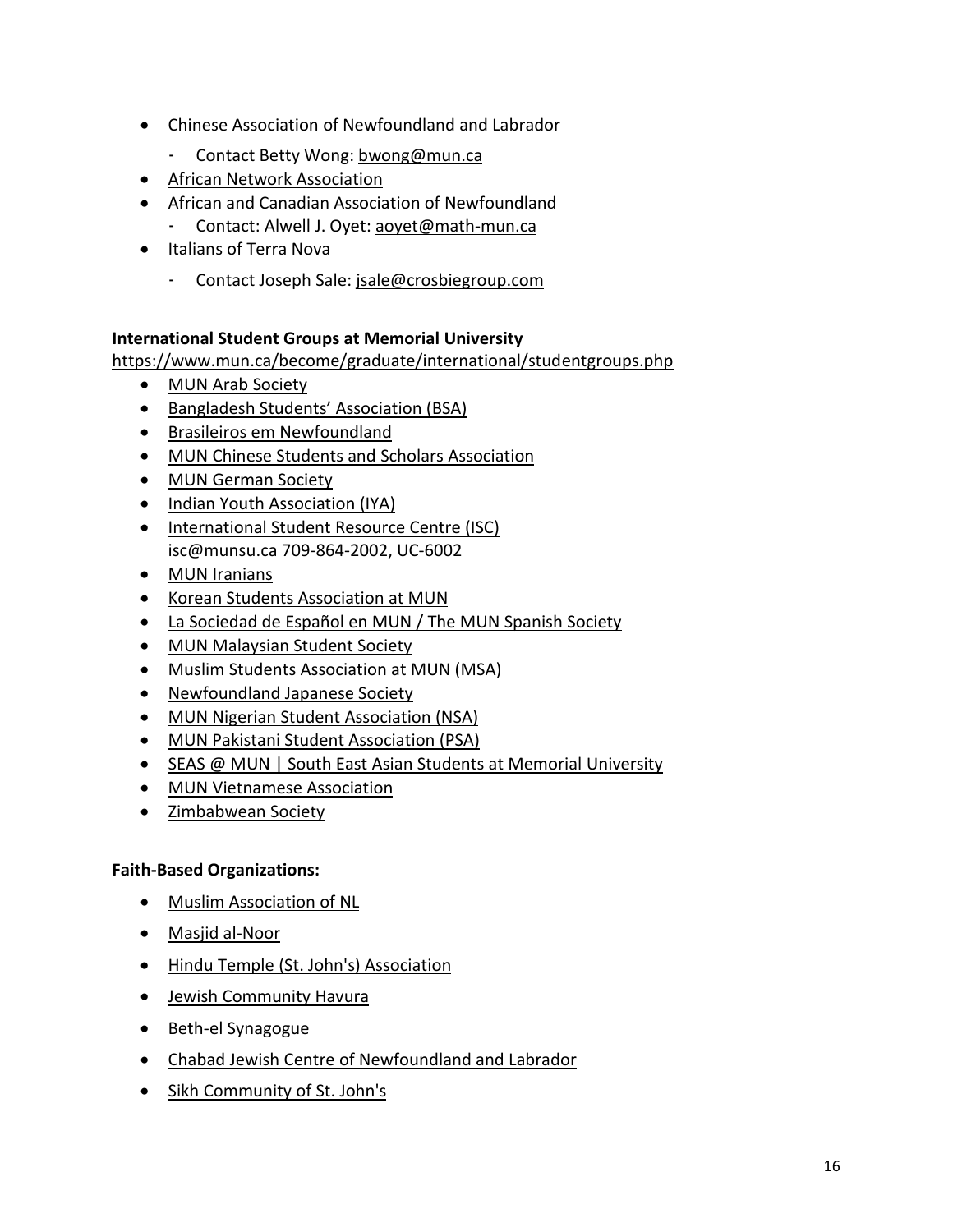- Spiritual [Assembly](http://stjohns-nl.ca.bahai.org/) of the Bahá'ís of St. John's
- Seventh Day [Adventist](http://www.arts.mun.ca/localreligions/profiles/seventh_day.html) Church
- Roman Catholic Episcopal Corporation:
	- Tel: 726 3660
- Anglican Church of Canada
	- Tel: 576 6697

For more information see: [http://www.arts.mun.ca/localreligions/profiles/index.html.](http://www.arts.mun.ca/localreligions/profiles/index.html)

#### **To learn more about volunteering in St. John's and Newfoundland and Labrador:**

- [Community](http://www.ccsd.ca/index.php/social-planning-councils/item/community-sector-council-newfoundland-and-labrador) Sector Council NL
- Student Volunteer Bureau, Memorial [University](http://www.mun.ca/cdel/Resources/Student_Volunteer_Bureau_SVB/index.php)

#### **Additional Resources:**

- Volunteer Canada Offers a useful list of additional resources: [http://volunteer.ca/newcomers.](http://volunteer.ca/newcomers)
- For organizations: Building Blocks for Engaging [Newcomer](http://volunteer.ca/content/building-blocks-engaging-newcomer-volunteers) Volunteers
- For newcomer volunteers: Building Blocks for Newcomers [Volunteering:](http://volunteer.ca/content/building-blocks-newcomers-volunteering-newcomer%25E2%2580%2599s-guide-volunteering) A Newcomer's Guide to [Volunteering](http://volunteer.ca/content/building-blocks-newcomers-volunteering-newcomer%25E2%2580%2599s-guide-volunteering)

#### **Research:**

- [Volunteerism](http://volunteer.ca/content/cifar-volunteerism-and-civic-engagement-among-new-canadians) and Civic Engagement Among New Canadians (Canadian Institute for Advanced Research in partnership with Manulife, 2014).
- Giving and [Volunteering](http://volunteer.ca/content/giving-and-volunteering-among-canada%25E2%2580%2599s-immigrants) among Canada's Immigrants (Statistics Canada, 2012).
- Beyond the Boomers: A [Guidebook](http://volunteer.ca/content/beyond-boomers-guidebook-building-immigrant-workforce-nonprofit-sector) for Building an Immigrant Workforce in the Nonprofit [Sector](http://volunteer.ca/content/beyond-boomers-guidebook-building-immigrant-workforce-nonprofit-sector) (Calgary Chamber of Voluntary Organizations, 2011).
- Building Bridges: A Guide for Making Volunteer Programs [Accessible](http://volunteer.ca/content/building-bridges-guide-making-volunteer-programs-accessible-persons-diverse-cultures-various) to Persons of Diverse Cultures with Various Levels of English Language [Proficiency](http://volunteer.ca/content/building-bridges-guide-making-volunteer-programs-accessible-persons-diverse-cultures-various) (Institute for Citizenship and Globalisation at Deakin University, 2009).
- Making [Connections:](http://volunteer.ca/content/making-connections-social-and-civic-engagement-among-canadian-immigrants) Social and Civic Engagement among Canadian Immigrants (Canadian Council on Social Development, 2006).
- Untapped Resources: [Opportunities](http://volunteer.ca/content/untapped-resources-opportunities-volunteers-limited-english-and-french-language-skills) for Volunteers with Limited English and French Language Skills – A Self [Assessment](http://volunteer.ca/content/untapped-resources-opportunities-volunteers-limited-english-and-french-language-skills) Tool for Program Managers (Volunteer Ottawa, 1999)